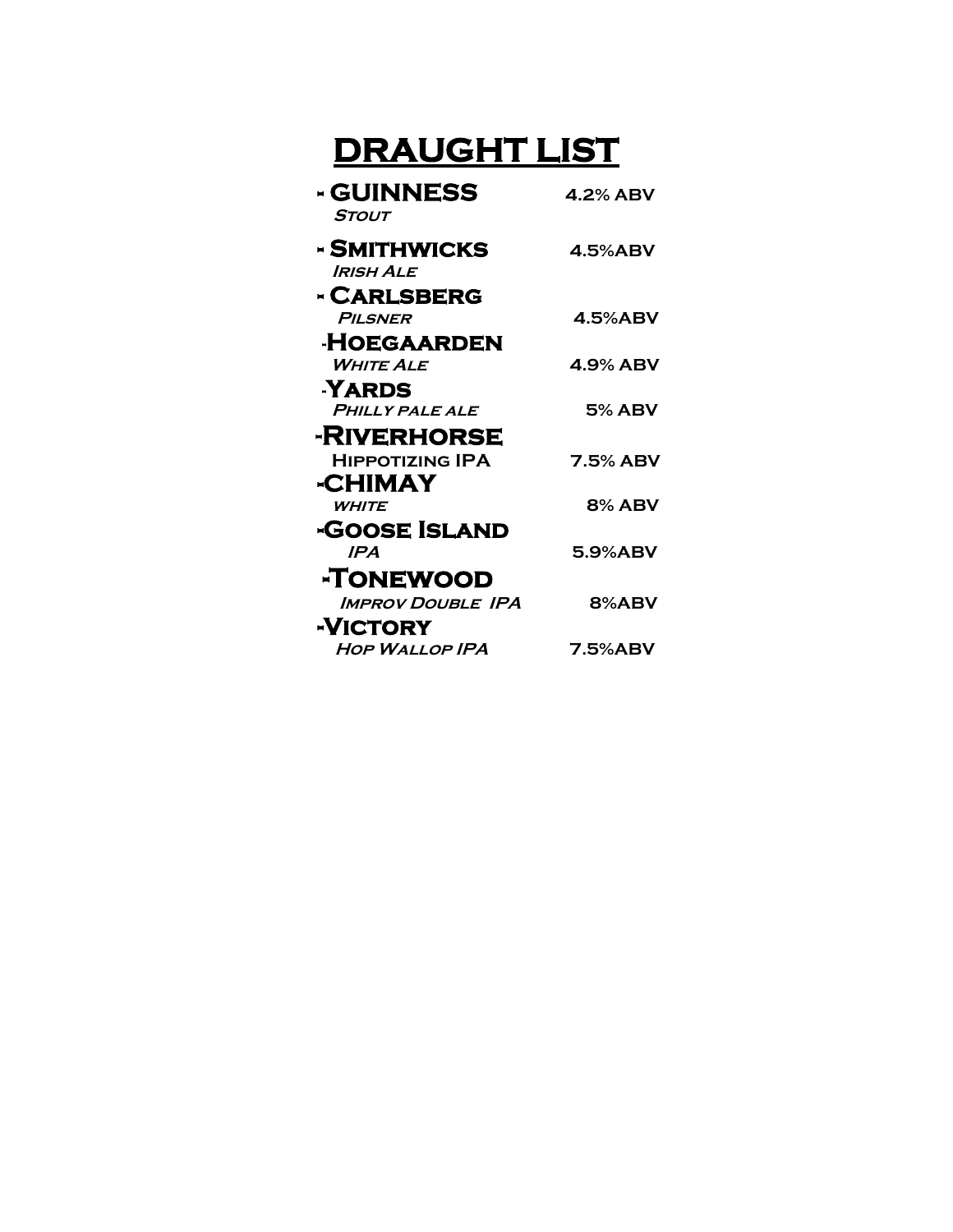### **Domestic**

**-Budweiser -Bud Light -Yuengling Lager -Rolling Rock -Coors Light -Miller Lite -Miller High Life** 

### **Imported**

**-Heineken -Corona -Corona Premier -Amstel Light -Harp Lager -Duvel -Heineken N/A** 

### **Ciders/Sours**

**-Magners Pear -Angry Orchard Cider -Virtue Rose Cider -Downeast Original -Downeast Double Blend -Strongbow Cider -Anderson Valley Blood Orange Gose -Anderson Valley Cherry Gose -Dogfishhead Sea Quench -Dogfishhead Super 8 Sour -White Claw Mango -White Claw Grapefruit -Monk's Café Flemmish Sour -Petrus Aged Sour Ale** 

## **Craft**

**-Victory Hop Devil -Victory Golden Monkey -Yards Philly Pale Ale -Yards Loyal Lager -Dogfishhead 60 Minute -Crabbies Ginger Beer -Schofferhofer Grapefruit Rattler -Lagunitas Lil' Sumptin Sumptin IPA -Bells Two Hearted Ale -Troegs Sunshine Pils -Mamas Little Yella Pils -21st Amendment Blood Orange IPA -Sierra Nevada Pale -Sierra Nevada Torpedo -New Belgium Fat Tire -Bear Republic Racer5 -Rogue Batsquatch IPA -Rogue Dead Guy Ale** 

## **Big Bottles**

**-Chimay Red -La Fin Du Monde**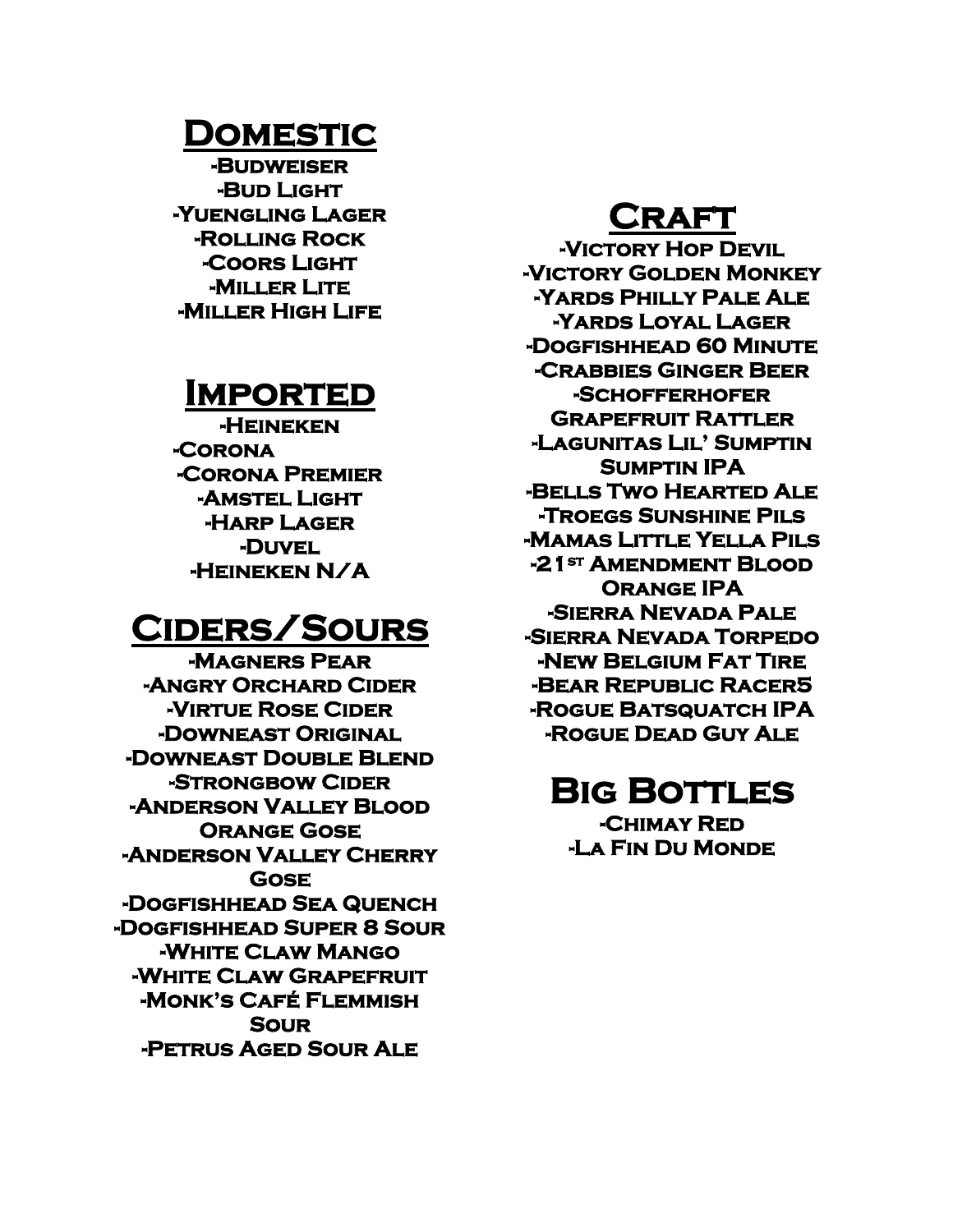*Cocktails* 

#### *Effen Blood Orange Cosmo*

*-Effen Blood Orange Vodka, Cranberry, Triple Sec and Fresh Lime Bulleit Vanilla Old Fashioned* 

*-Bulleit Bourbon, Vanilla Simple Syrup, Bitters and Orange Peel* 

*Espresso Martini* 

*-Faber Espresso Vodka, Pinnacle Vanilla Vodka, Kahlua and Lacas Cold Brew Coffee* 

#### *Peach Iced Tea*

*-Jim Beam Peach Bourbon, Lemon Juice, Mint Simple Syrup and Fresh Brewed Iced Tea* 

 *Strawberry Kir* 

*-Absolut Strawberry Vodka and Champagne* 

*Peanut Butter and Jelly Shot* 

*-Screwball Peanut Butter Whiskey, Frangelica and Chambord*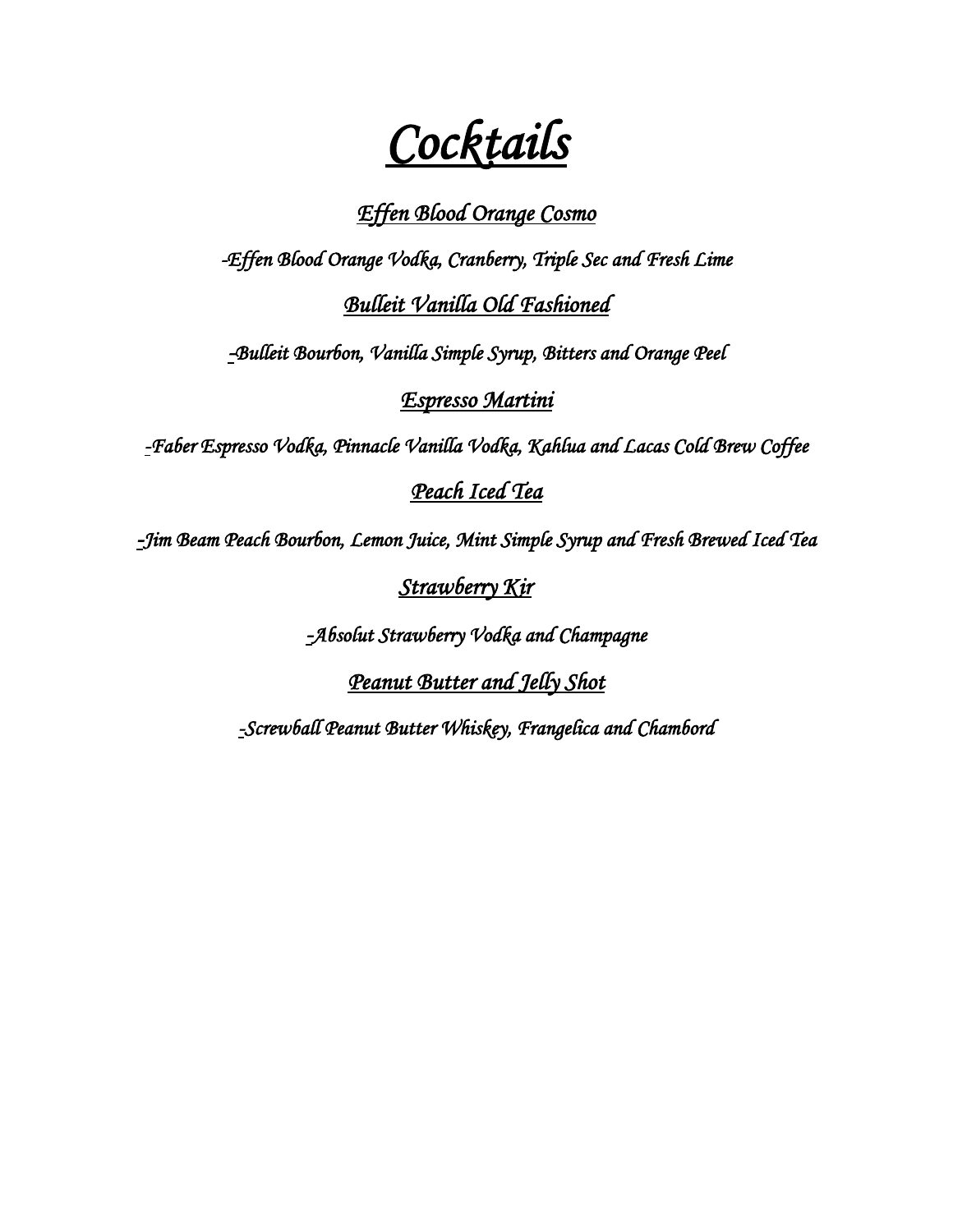### **Wine List**

**White Wine** 

 **-Pio - Pinot Grigio Italy -Starbourgh- Sauvignon Blanc New Zealand -William Hill- Chardonnay California -Fleur De Provence- Rose France**

> **Red Wine -Canyon Road- Cabernet**

**California -Chateau Redon-Bordeaux France -Bridlewood- Pinot Noir California -Norton- Malbec Argentina**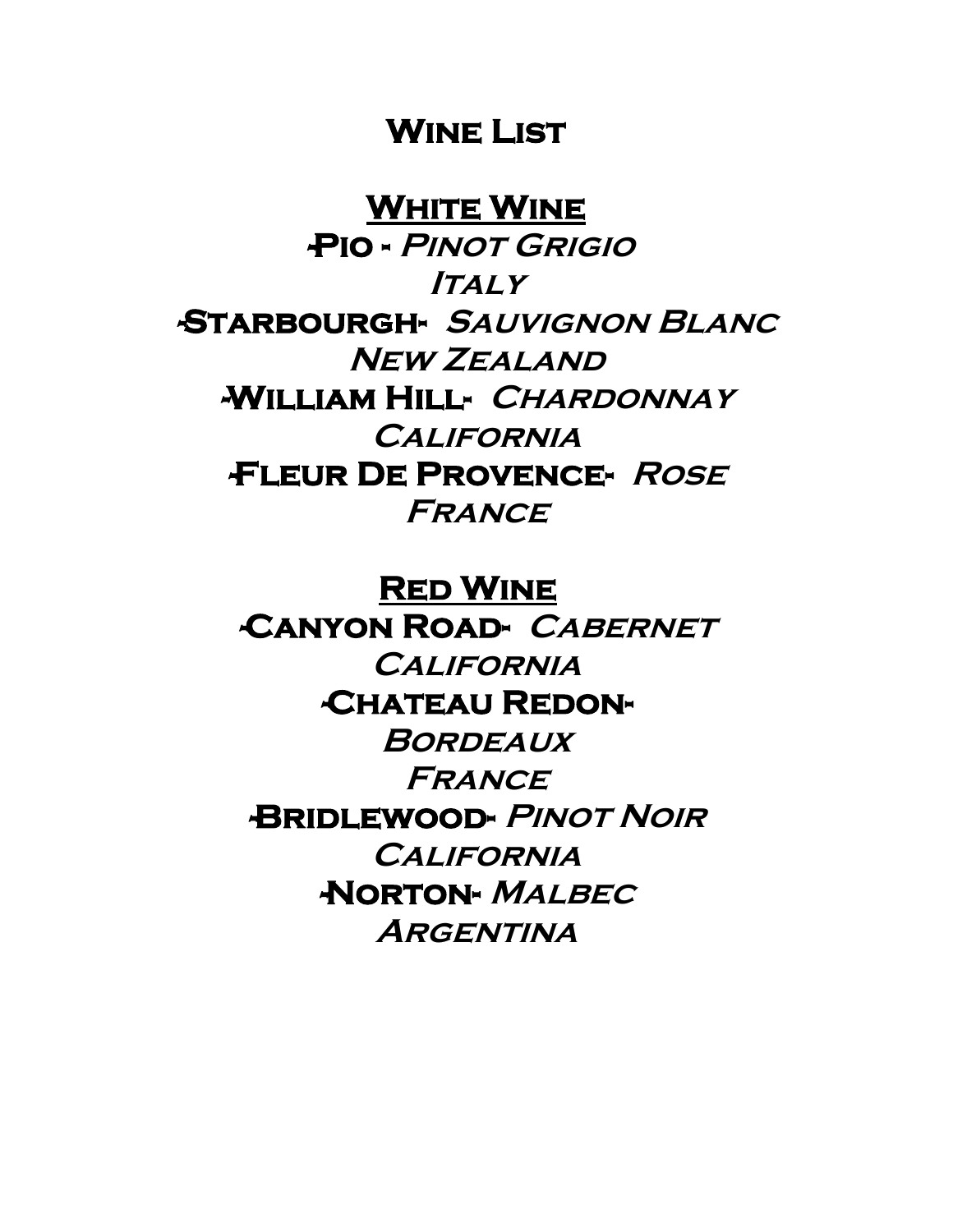# **Bourbon List**

**Basil Hayden Bookers Buffalo Trace Bulleit Bulleit Rye Hudson Manhattan Rye Jefferson Reserve Jim Beam Knob Creek Makers Mark Southern Comfort Whistle Pig15 Years Whistle Pig Old World Whistle Pig Rye Wild Turkey Wild Turkey Honey Woodford Reserve**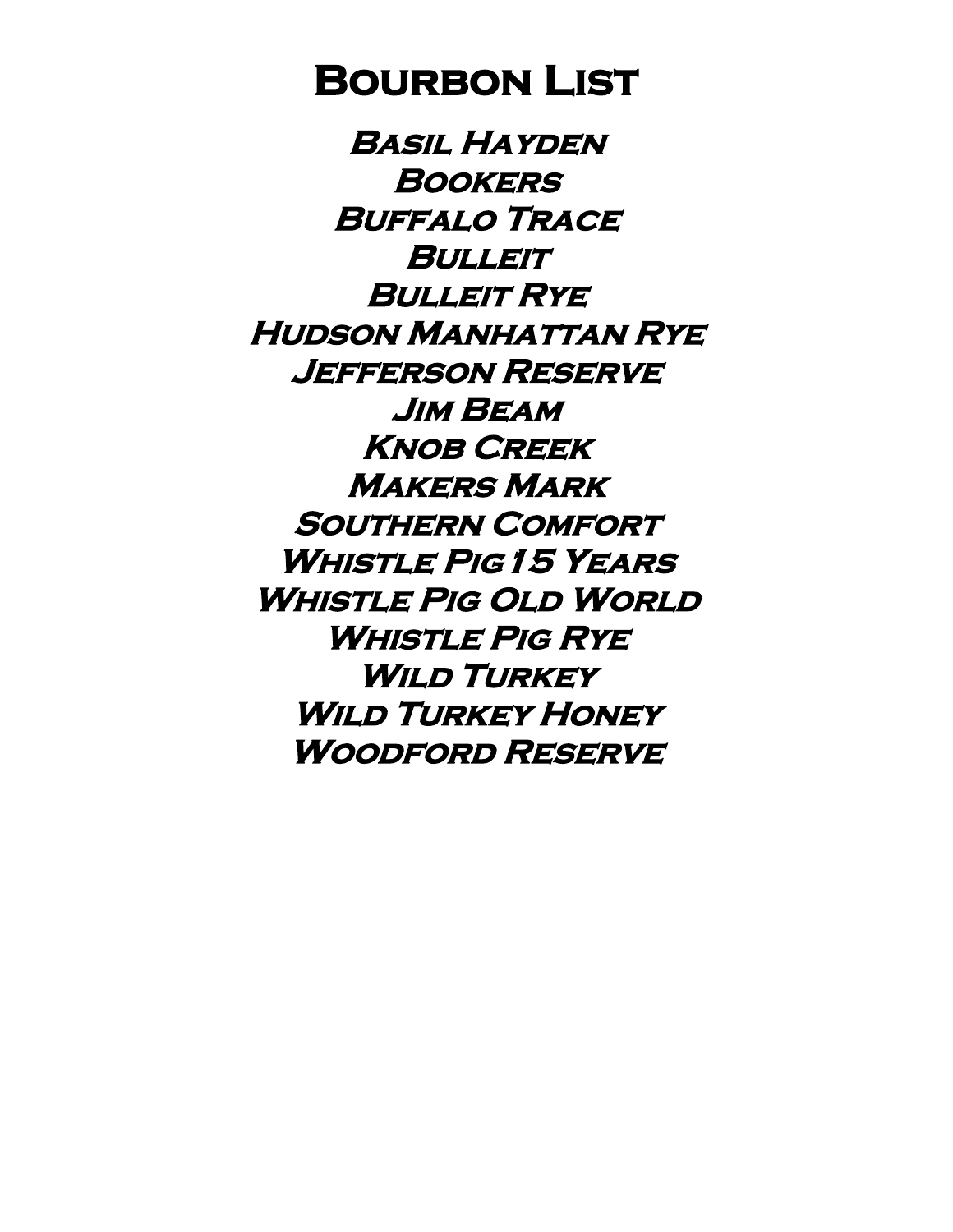# **Whiskey List**

**Black Bush Bushmills Bushmills 10 Years Bushmills 21 Years Crown Royal Fireball Green Spot Yellow Spot Jack Daniels Jameson Jameson Black Barrel Jameson Caskmates Jameson Gold Jameson 18 Years Midleton Very Rare Paddy's Powers Red Breast 12 Years Seagrams 7 Seagrams VO Tullamore Dew Tullamore Dew 15 Years Tullamore Dew Special Reserve Tullamore Dew Phoenix**